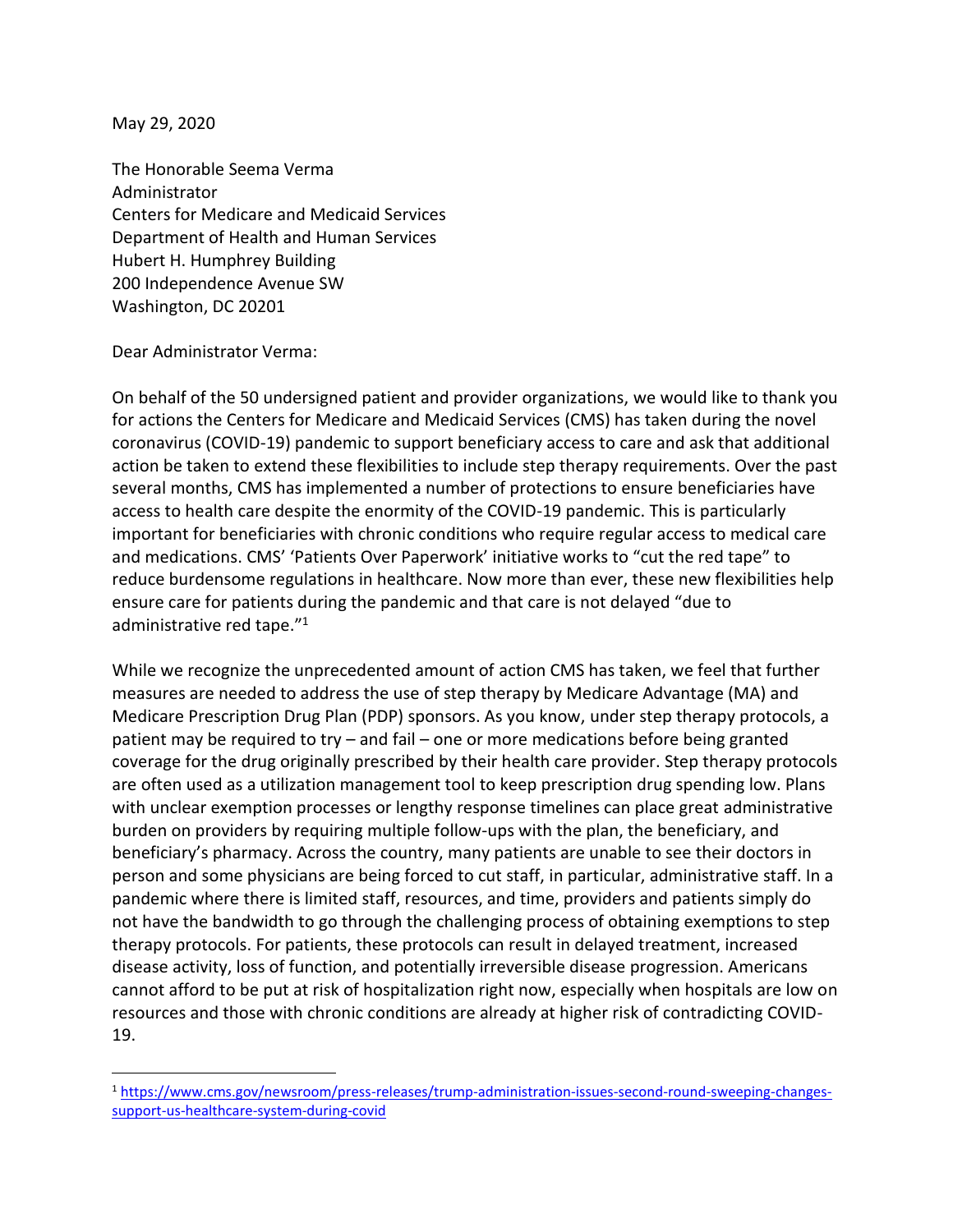In the April  $21^{st}$  memorandum to MA and PDP sponsors, CMS addressed the issue of prior authorization by stating that sponsors "can also choose to waive or relax PA requirements at any time for other formulary drugs in order to facilitate access with less burden on beneficiaries, plans and providers." CMS went on to say "we encourage plans to consider utilizing this flexibility." Unfortunately, this section of the document makes no reference to step therapy.

Because step therapy can and does create a burden on providers and is an impediment to beneficiary access during these challenging times, we ask that CMS further update this guidance to provide explicit flexibilities to MA and PDP sponsors to waive the use of step therapy requirements and to similarly encourage use of such flexibilities. This action would speak explicitly to step therapy and place it on par with prior authorization more broadly. As we are only requesting the CMS permit this flexibility, plan sponsors would not be compelled to take actions that they are unwilling to take. We note that CMS has already amended the April 21<sup>st</sup> memorandum with two clarifying FAQs, so an avenue exists for CMS to permit plans to reconsider step therapy usage during the emergency.

We thank you for the actions CMS has already taken to lessen provider administrative burden and facilitate beneficiary access to care during the PHE. We reiterate our request that the agency provide plans with explicit authority and encouragement to waive the use of step therapy protocols during this time. If you or others at CMS have any questions or if you would like to connect directly, please contact Patrick Stone of the National Psoriasis Foundation at [pstone@psoriasis.org.](mailto:pstone@psoriasis.org) Thank you for your consideration.

Sincerely,

Alabama Rare Allergy & Asthma Network Alliance for Balanced Pain Management Alliance for Patient Access Alpha-1 Foundation American Academy of Dermatology Association American Academy of Ophthalmology American Cancer Society Cancer Action Network American College of Rheumatology American Gastroenterological Association American Liver Foundation Arthritis Foundation Association for Clinical Oncology Cancer Support Community Chronic Disease Coalition Derma Care Access Network Digestive Disease National Coalition Dystonia Medical Research Foundation